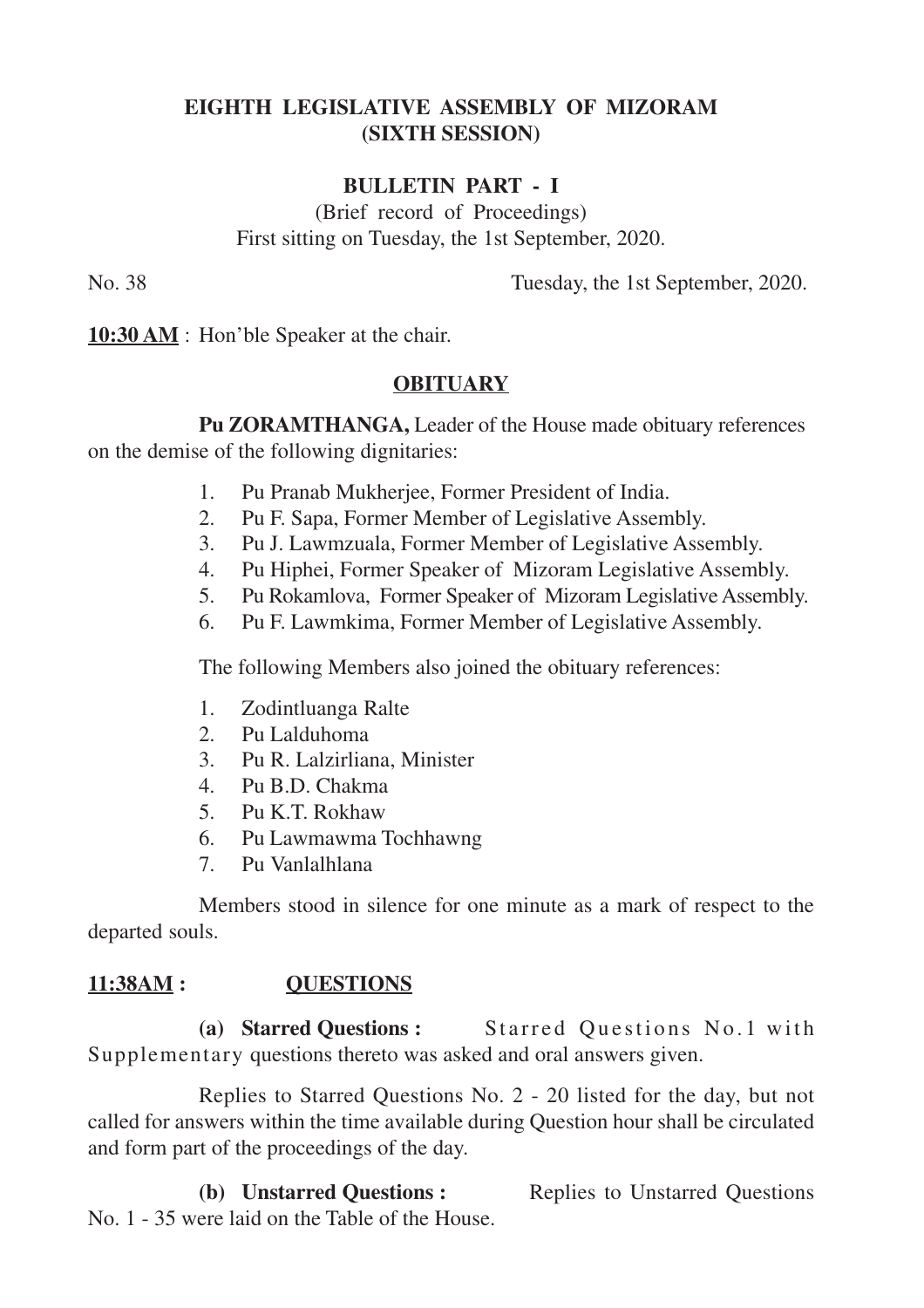#### **11:36 AM : PRESENTATION OF REPORT**

**The SPEAKER** presented to the House the Fifth Report of Business Advisory Committee. The House adopted the same.

### **11:37AM : ANNOUNCEMENT**

The Hon'ble Speaker announced the names of Panel of Chairmen:

- 1. Pu B.D. Chakma
- 2. Pu Lalchhuanthanga
- 3. Pu H. Biakzaua

### **11:38 AM : LAYING OF PAPERS**

**1. Pu TAWNLUIA, Hon'ble Deputy Chief Minister** laid on the Table of the House a copy of the Twenty Eighth Annual Report, 2018-2019 of the Mizoram Public Service Commission.

**2. Dr. R. LALTHANGLIANA, Minister** laid on the Table of the House a copy each of the following:

> (i) The Mizoram (Containment and Prevention of Covid-19) Ordinance, 2020  $\mathcal{R}$ The Mizoram (Containment and Prevention of Covid-19)

(Amendment) Ordinance, 2020

(ii) The Mizoram Epidemic Diseases (Covid-19) Regulations, 2020 & The Mizoram Epidemic Diseases (Covid-19) First Amendment Regulations, 2020

**3. Pu ROBERT ROMAWIA ROYTE, Minister of State** laid on the Table of the House a copy each of the following:

- (i) The Mizoram Responsible Tourism Policy
- (ii) The Mizoram (Registration of Tourism Trade) Rules, 2020.